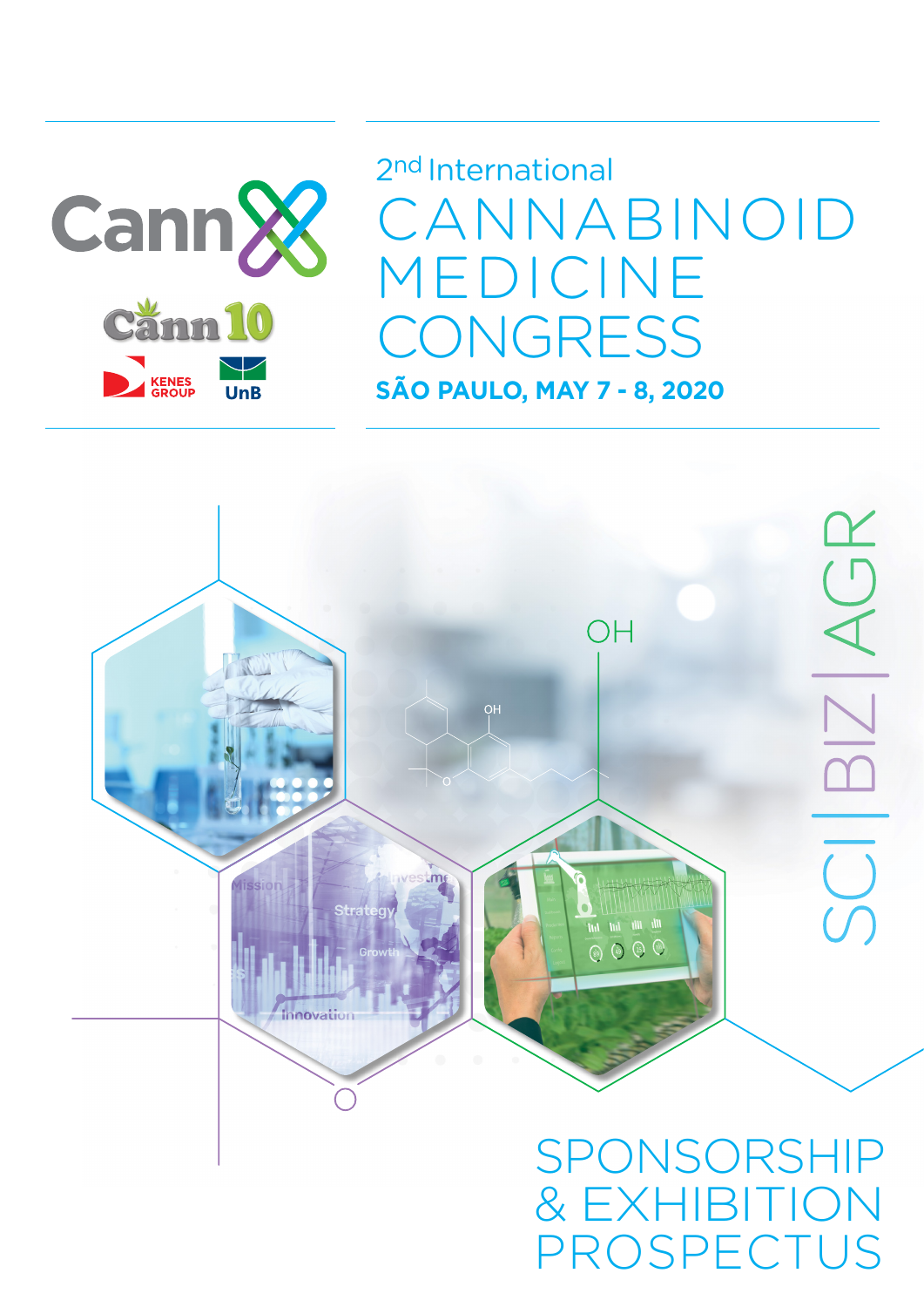Dear Colleagues and Friends,

It is with great pleasure that we invite you to participate in the CannX São Paulo 2020 – 2nd International Congress on Cannabinoid Medicine, to be held from May 7-8, 2020, at the Renaissance São Paulo Hotel, in São Paulo, Brazil.

This second edition follows the highly successful inaugural CannX São Paulo 2018, which was the first of its kind in Latin America, hosting more than 50 speakers.

Guests and experts from Israel, Brazil, USA, Uruguay, Mexico and Colombia, were able to share with us a wide range of information - ranging from cutting-edge innovations in technology, basic research and clinical practice, to impactful reports of patients who benefited from the therapeutic use of cannabis and its derivatives.

This year, the partnership between the University of Brasília and Cann10, which is greatly inspired by the history of seminal collaborations between Israelis and Brazilians in this field, will once again bring to Brazil some of the brightest beacons of knowledge fueled by the ancient, yet revolutionary, cannabinoid medicine.

At this time, we will foster deeper discussions on a selected set of hot topics to be addressed, with time for information sharing and open discussion with the public. It is never enough to emphasize that scientific research is necessary to understand the limits that separate the wise and helpful use of cannabinoids from their harmful abuse. Just as we should celebrate successful cases, we should also study, discuss and understand the side effects better, identify risk groups, discern what pharmacological variations and dosages may really be beneficial and which are not.

We believe that the most valuable asset of the human kind is the freedom to create, discover and share information. Especially because, along with generosity, science has been the most important pathway to overcoming human challenges and spreading access to well-being. Priceless evidence for this statement is the positive impact on people's lives, which has been achieved through the scientific advances in the therapeutic use of cannabis and cannabinoids. Accordingly, one very objective and convincing measure of the historical magnitude of this revolution, is its actual impact in the global economy.

It would therefore be a great honor for us to count on you as a partner, collaborating with us to help spread knowledge that should bring, as soon as possible, a future of greater healthiness and prosperity to Brazil and Latin America.

#### **Dr. Renato Malcher**

*President of CannX São Paulo 2020 – 2nd International Congress of Cannabinoid Medicine*

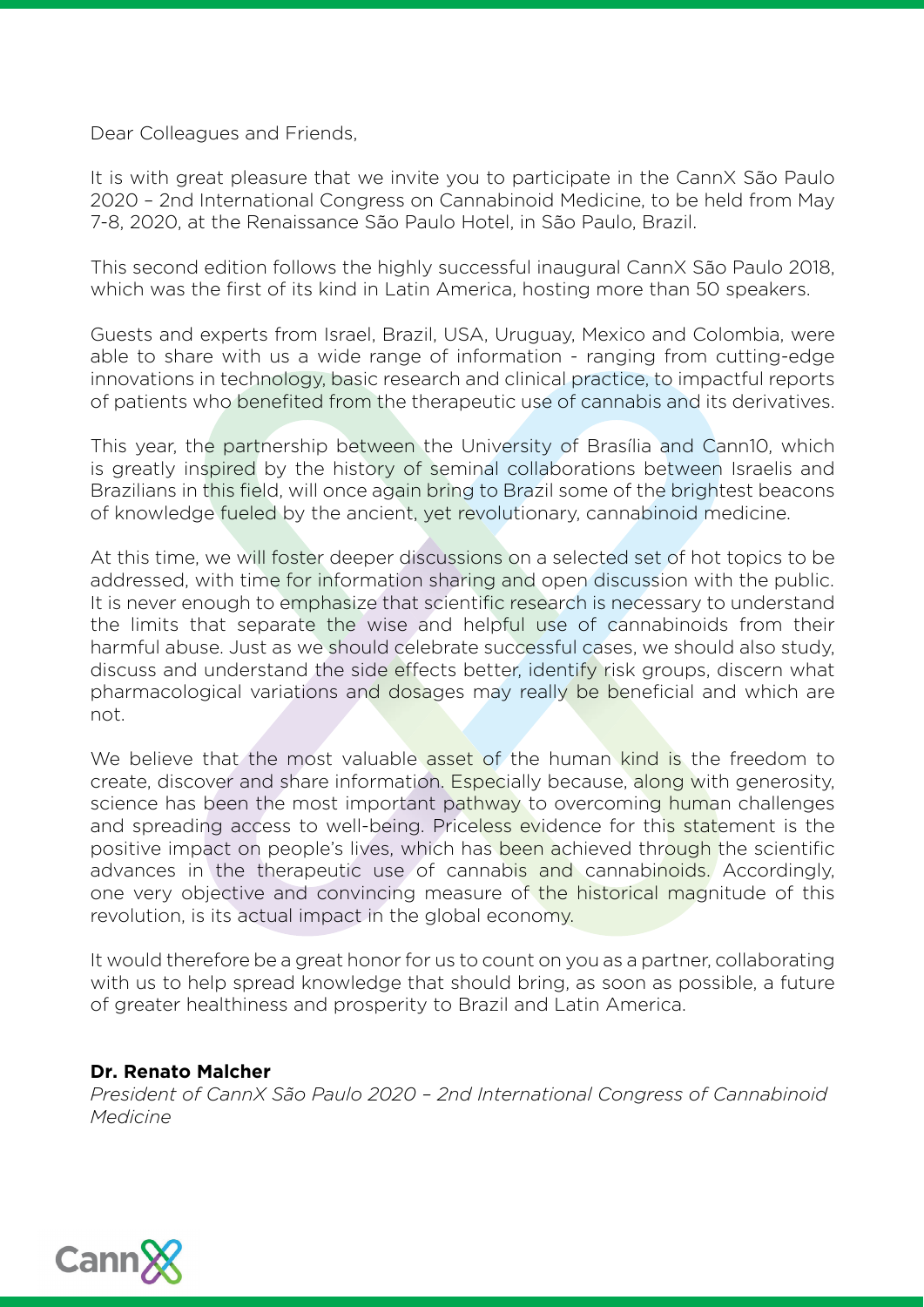# GENERAL INFORMATION

#### EVENT TARGETS:

CannX – 2nd International Congress of Cannabinoid Medicine aims to promote the meeting of leading global experts in all areas of cannabinoid medicine. The platform will explore scientific research and clinical trials on cannabinoid rich products as well as boost business opportunities in the area.

The event also aims to enable the meeting of local and international authorities as well as medical specialists interested in cannabinoid medicine and its uses.

CannX 2018 brought nearly 500 people together to join the community and participate in stimulating discussions dedicated to advancing cannabinoid medicine.

Join us in 2020 for the next big opportunity to drive the field forward.

### EXPECTED PARTICIPANTS: 600

### TARGET AUDIENCE:

- **OF** Neurologists
- *e* Psychiatrists
- **Specialists in palliative care**
- **Geriatricians**
- Rheumatologists
- **C**<sup>I</sup> Integrative Medicine Specialists
- $\Theta$  Specialists in regenerative medicine
- $\Theta$  > Specialists in orthomolecular medicine
- Anesthetists / Pain specialist
- Researchers
- Medical cannabis organizations
- Public sector authorities

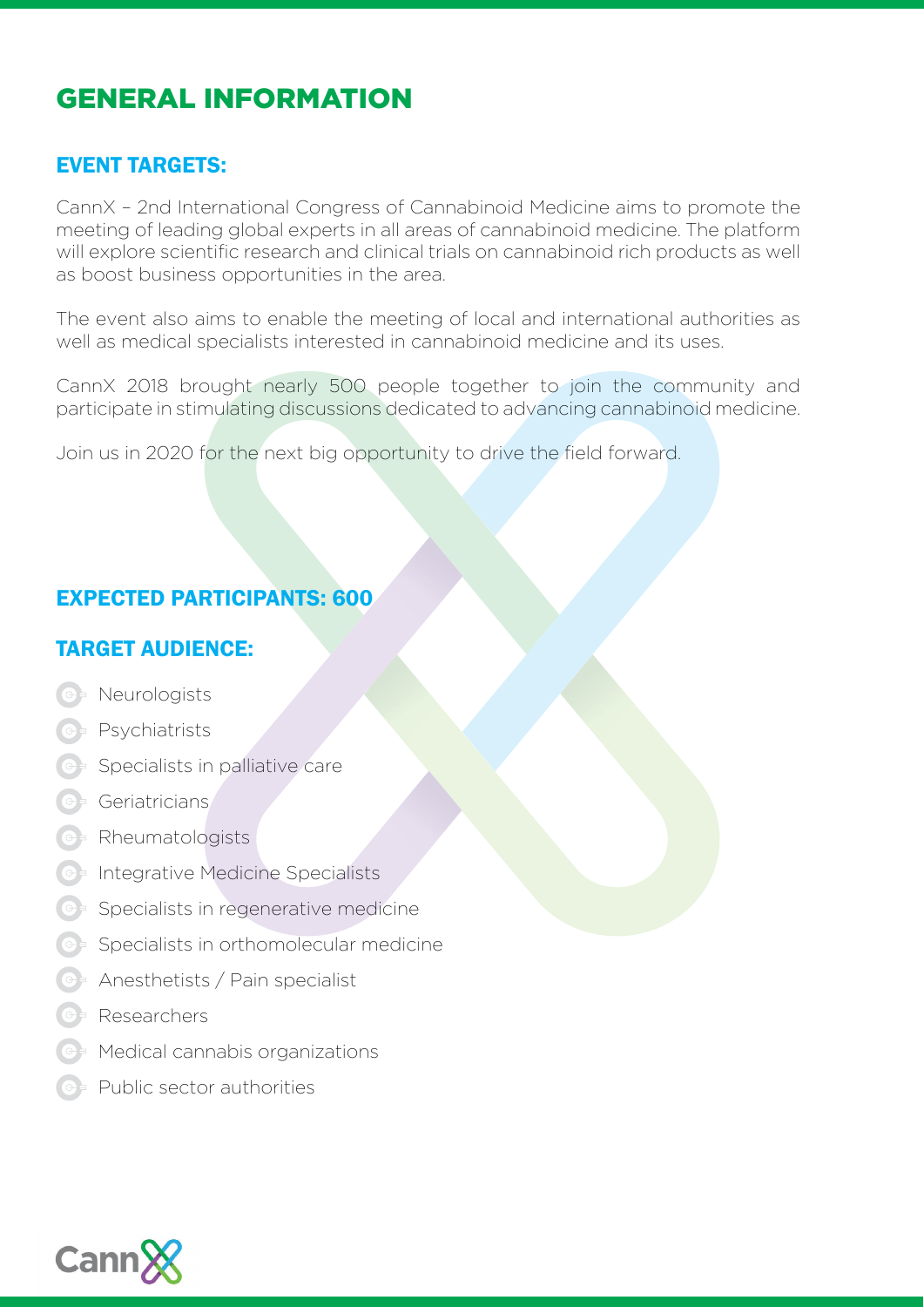### SPONSORSHIP PACKAGES

| <b>CATEGORY</b>                                 | <b>Diamond</b>             | Gold                       | <b>Silver</b>              | <b>Bronze</b>            |
|-------------------------------------------------|----------------------------|----------------------------|----------------------------|--------------------------|
| <b>PRICE</b>                                    | 20.000 USD<br>**25.000 USD | 15,000 USD<br>**19.000 USD | 10.000 USD<br>**14.000 USD | 8.000 USD<br>**9.000 USD |
| <b>Exhibition Space</b>                         | 12 SQ. M                   | 9 SQ. M                    | 6S Q. M                    | 4S Q. M.                 |
| <b>Satellite Symposium</b>                      | <b>YES</b>                 | <b>YES</b>                 |                            |                          |
| <b>Advertisement in</b><br><b>Final Program</b> | <b>FULL PAGE</b>           | <b>FULL PAGE</b>           | $1/2$ PAGE                 | $1/2$ PAGE               |
| <b>Congress</b><br><b>Registrations</b>         | 10                         | 8                          | 6                          | $\overline{4}$           |
| <b>Exhibitor</b><br><b>Credentials</b>          | 5                          | $\overline{4}$             | $\overline{3}$             | $\overline{2}$           |
| <b>Speaker</b><br>Sponsorships*                 | 2 SPEAKERS                 | 1 SPEAKER                  | 1 SPEAKER                  | 1 SPEAKERS               |
| Logo on Event<br>Website                        | <b>YES</b>                 | <b>YES</b>                 | <b>YES</b>                 | <b>YES</b>               |
| Logo in Program<br><b>Book</b>                  | <b>YES</b>                 | <b>YES</b>                 | <b>YES</b>                 | <b>YES</b>               |
| Your content in the<br><b>Congress bag</b>      | <b>YES</b>                 | <b>YES</b>                 | <b>YES</b>                 | <b>YES</b>               |

*\* The sponsored speaker will be chosen jointly by the sponsor and the event organizing committee. The sponsor will bear all costs relative to the speaker's airfare and accommodation at the speakers' official hotel.*

*\*\* Price for 2 conferences - CannX Series Partner - companies interested in participating in more than one of the CannX Conferences Tel Aviv 9-10 September, 2019 Lisbon 12-13 February, 2020 Sao Paulo 7-8 May, 2020*

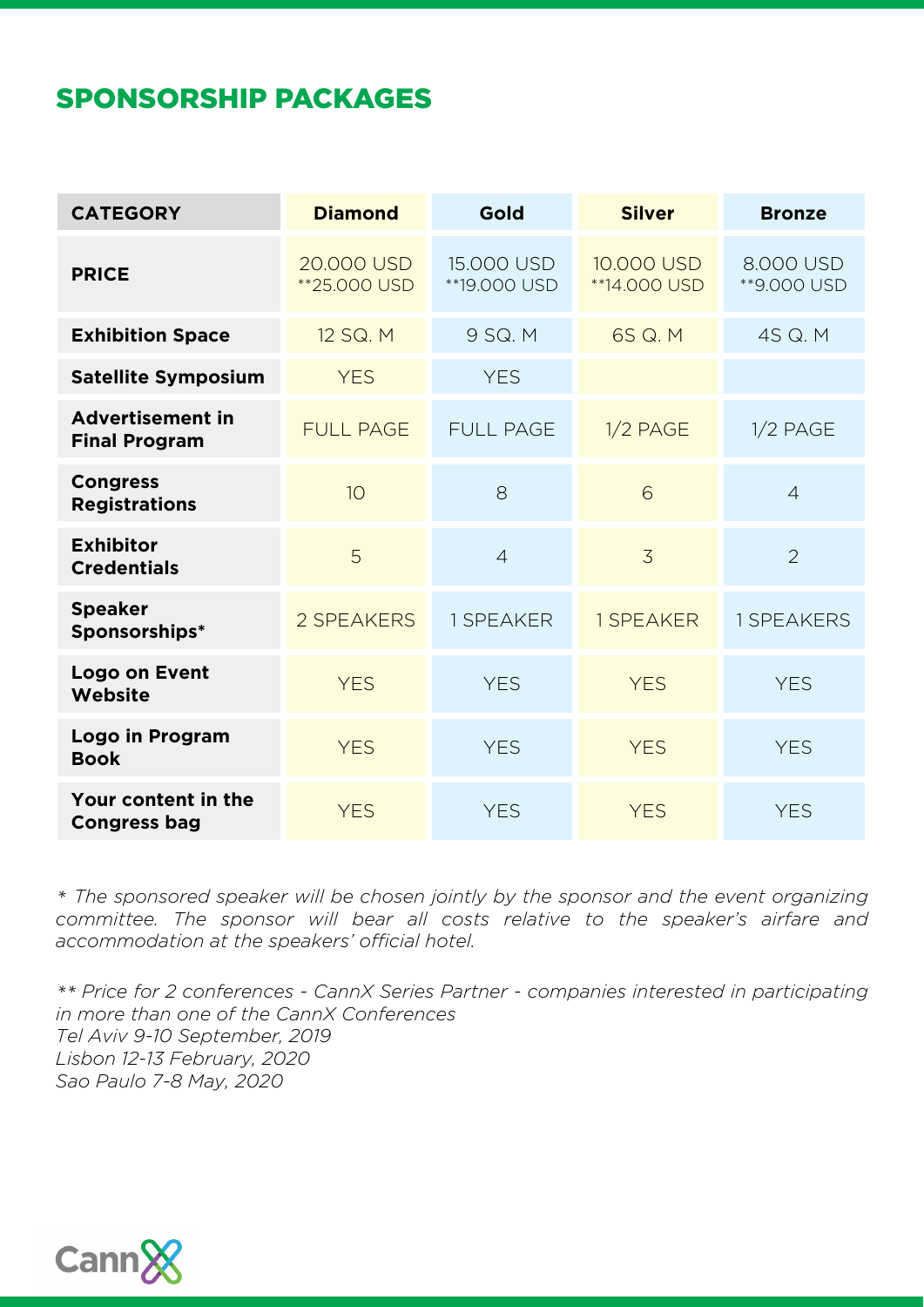### PACKAGE CONDITIONS:

All logos, advertisements, and banners must be provided by the sponsors for inclusion in the aforementioned items, in the required format and within the requested time frame.

Any content to be placed in the attendee bag must consist of a maximum of 5 pages, in A4 format or smaller, and must be sent to the organizing committee within the established time frames.

Companies bound by the codes of conduct of Interfarma, Abimed, Abimip, and Ética Saúde may be barred from sponsoring some items. We request that such information be taken into account by the sponsor at the time of sponsorship negotiations.

#### **EXHIBITION**

The commercial exhibition will be an integral part of the CannX São Paulo Congress. It is the best place for companies to meet current and potential clients.

The exhibition will be in close proximity to the main lecture hall to guarantee a constant flow of visitors to your exhibition booth.

| <b>ITEM</b>   | <b>DESCRIPTION</b>                                                               | <b>PRICE</b> |
|---------------|----------------------------------------------------------------------------------|--------------|
| 6 SQ. M booth | Shell-scheme booth<br>THIS INCLUDES:<br>• Basic assembly<br>• 2 exhibitor badges | 4.000 USD    |

Space-Only Rental (min 6 SQ. M): 600 USD per square meter.

Space only / shell scheme rental does not include any furniture, electrical usage, or stand cleaning.

**• When you exhibit, your company will enjoy the following additional benefits:** 

Company logo and acknowledgement as an Exhibitor on Congress website.

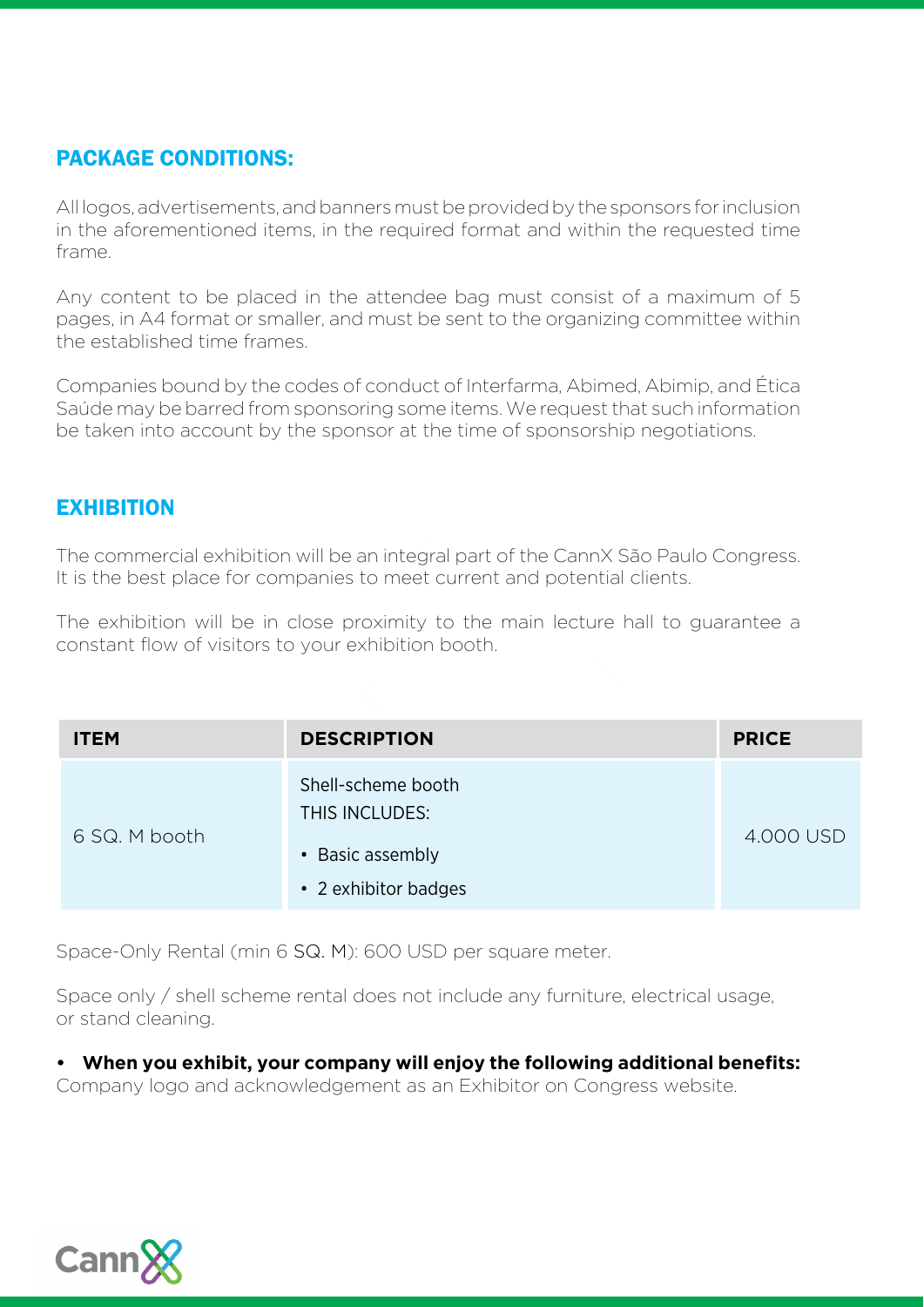#### SCIENTIFIC ACTIVITIES

| <b>ITEM</b>                          | <b>DESCRIPTION</b>                                                                                                                                                                                                                    | <b>PRICE</b>                                                                    |
|--------------------------------------|---------------------------------------------------------------------------------------------------------------------------------------------------------------------------------------------------------------------------------------|---------------------------------------------------------------------------------|
| <b>Satellite</b><br><b>Symposium</b> | Satellite Symposium will be held independently<br>from the official scientific program of the Congress.<br>Therefore, these events will take place from 12:30<br>p.m. to 2:00 p.m., so as not to compete with the<br>official program | For exhibitors:<br><b>10,000 USD</b><br>For nonexhibitors:<br><b>12.000 USD</b> |

#### THE SPONSOR OF A SATELLITE SYMPOSIUM WILL ENJOY THE FOLLOWING BENEFITS:

 $\phi$ . Invitation to the Satellite Symposium placed in each attendee bag;

Placement of 2 banners in the exhibit hall on the day of the satellite symposium

Permission to distribute invitations for the satellite symposium in the exhibit hall on the day of the symposium;

Topic and name of the speakers of the satellite symposium shown in the online scientific program;

Topic and name of the speakers of the satellite symposium shown in the printed scientific program;

Permission to place a banner at the door of the room where the symposium will be held, 30 minutes before the activity;

The room made available for the satellite symposium will come with standard audiovisual equipment.

#### THE COST OF SATELLITE SYMPOSIUM SPONSORSHIP DOES NOT INCLUDE:

- Travel costs, accommodation, and speaker fees;
- Translation and interpretation costs;
- Any equipment not provided as standard for the room;

**E** Lunch boxes.

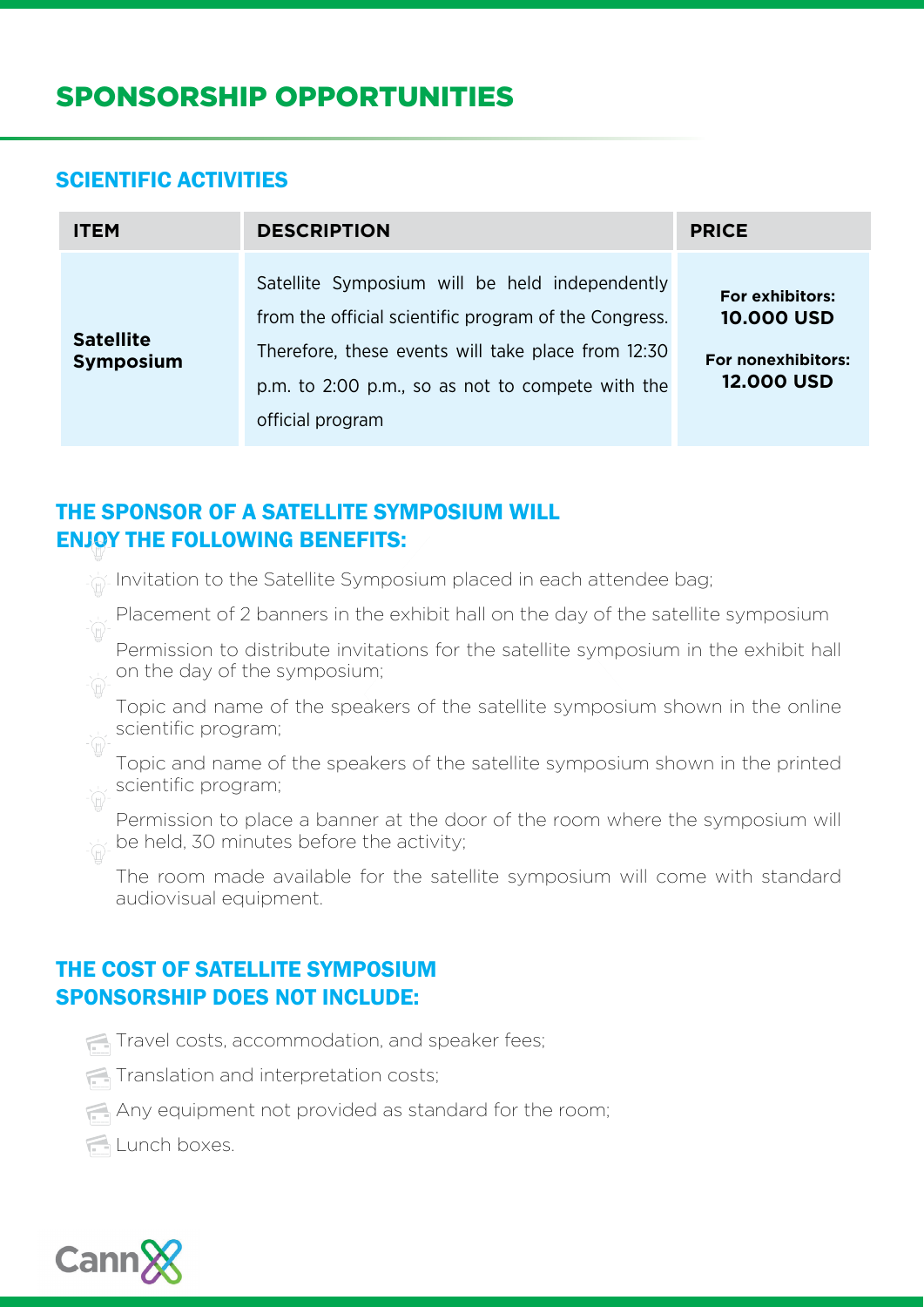# GENERAL SPONSORSHIP ITEMS

| <b>ITEM</b>                                                                                            | <b>DESCRPTION</b>                                                                                                                                                                                                                                                                                                                                                                                                                                                                | <b>PRICE</b>                                                                                                                            |
|--------------------------------------------------------------------------------------------------------|----------------------------------------------------------------------------------------------------------------------------------------------------------------------------------------------------------------------------------------------------------------------------------------------------------------------------------------------------------------------------------------------------------------------------------------------------------------------------------|-----------------------------------------------------------------------------------------------------------------------------------------|
| <b>Registration Packages</b>                                                                           | The specified % of discount will be granted<br>according to the average registration fees for<br>affiliated and non-affiliated physicians, and<br>considering the amount stipulated by the payment<br>deadline of the event website.                                                                                                                                                                                                                                             | 1 to 10<br>registrations:<br>5% discount<br>11 to 30<br>registrations:<br><b>7% discount</b><br>$30+$<br>registrations:<br>10% discount |
| <b>Best Poster Award</b><br>at CANNX 2020<br>and E-poster<br><b>Session (Exclusive</b><br>Sponsorship) | The sponsor will award the best poster with<br>airfare, accommodations, and registration for the<br>next Congress. Your logo will be visible in the<br>poster area and will be acknowledged in the online<br>scientific program, in the printed program, and at<br>the awards ceremony as the sponsor of the award.<br>All airfare, accommodation, and registration costs<br>will be borne entirely by the sponsor and are not<br>included in the sponsorship quota.             | 3.000 USD                                                                                                                               |
| <b>VIP Lounge and</b><br><b>Media Desk (Exclusive</b><br>Sponsorship)                                  | These venues are used by Congress speakers to<br>rest and deliver their presentations. The sponsor<br>may put up banners and folders, as well as two reps<br>to make face-to-face contact with the attendees.<br>Sponsor logos will be placed on all Media Desk<br>computers. All material placed in the room by the<br>sponsor must be approved by the event committee<br>The sponsor of this item will also be responsible<br>for arranging the coffee/catering service.       | 3.000 USD                                                                                                                               |
| <b>Speakers' Water</b><br><b>Bottles (Exclusive</b><br>Sponsorship)                                    | The sponsor will be responsible for providing<br>bottled water branded with the sponsor's logo,<br>which will be placed on the event activity tables<br>for the speakers. The sponsor's logo will be visible<br>to all those who attend or watch these activities,<br>because the bottles will be placed atop the tables.<br>The number of bottles will be defined by agreement<br>with the event organization, and the sponsor takes<br>full responsibility for providing them. | <b>1.000 USD</b>                                                                                                                        |

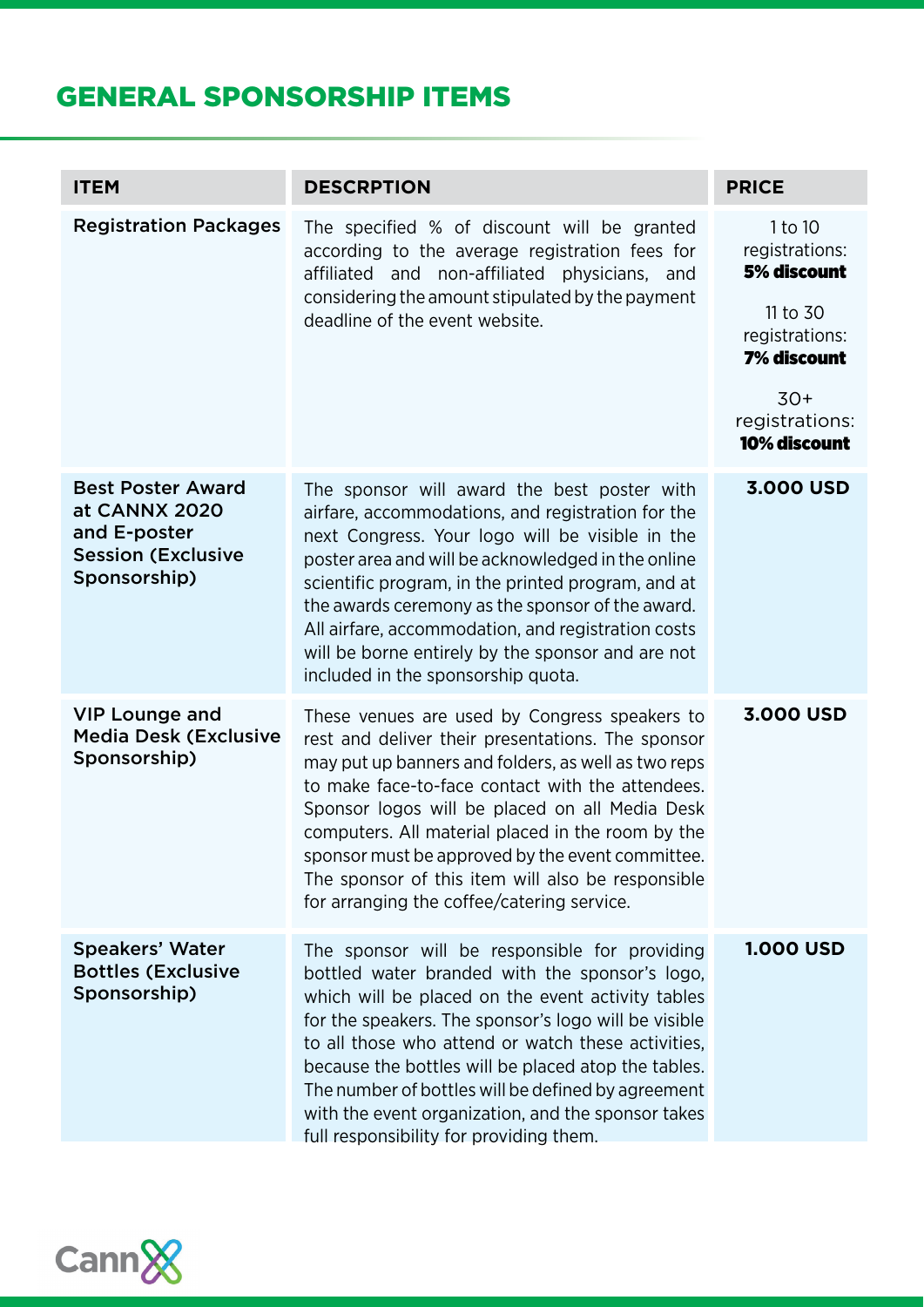# TECHNICAL SPONSORSHIP ITEMS

| <b>ITEM</b>                                                   | <b>DESCRIPTION</b>                                                                                                                                                                                                                                                                                                                                                         | <b>PRICE</b>     |
|---------------------------------------------------------------|----------------------------------------------------------------------------------------------------------------------------------------------------------------------------------------------------------------------------------------------------------------------------------------------------------------------------------------------------------------------------|------------------|
| CANNX 2020 Wi-fi<br><b>Network (Exclusive</b><br>Sponsorship) | The WiFi network will be named CANNX 2020.<br>while the password will be the name of the<br>sponsor or your product. The password can be<br>changed daily and distributed exclusively at<br>your booth. Sponsors who choose this package<br>will receive a 50% discount on app sponsorship.<br>The organization takes full responsibility for<br>contracting this service. | 8,000 USD        |
| <b>E-mail Marketing</b>                                       | Attendees will receive a marketing email from the<br>sponsor.                                                                                                                                                                                                                                                                                                              | <b>1.500 USD</b> |

### PROMOTIONAL ITENS

| <b>ITEM</b>                                        | <b>DESCRIPTION</b>                                                                                                                                                                                                                                                                                                                                                                                                                                                                             | <b>PRIVE</b>     |
|----------------------------------------------------|------------------------------------------------------------------------------------------------------------------------------------------------------------------------------------------------------------------------------------------------------------------------------------------------------------------------------------------------------------------------------------------------------------------------------------------------------------------------------------------------|------------------|
| <b>Lanyards (Exclusive</b><br>Sponsorship)         | Lanyards are one of the most visible items in any<br>event, as they are worn by all attendees, speakers,<br>exhibitors, and event staff. The sponsor of this<br>item takes full responsibility for manufacturing<br>600 lanyards branded with the sponsor's logo.<br>The layout of the lanyard must be approved by<br>the event committee.                                                                                                                                                     | 3,000 USD        |
| <b>Congress Bags</b><br>(Exclusive<br>Sponsorship) | Congress bags are prominently visible throughout<br>the event and are often used by participants<br>for years afterwards. The sponsor takes full<br>responsibility for manufacturing 600 bags<br>branded with the sponsor's logo and the event<br>logo. The bags must contain pads and pens and<br>may also contain advertising folders for your<br>company or product, as well as the material<br>provided by the event. The bag model and layout<br>must be approved by the event committee. | <b>2.000 USD</b> |

*\*Companies bound by the codes of conduct of Interfarma, Abimed, Abimip, and Ética Saúde may be barred from sponsoring some items. We request that such information be taken into account by the sponsor at the time of sponsorship negotiations.*

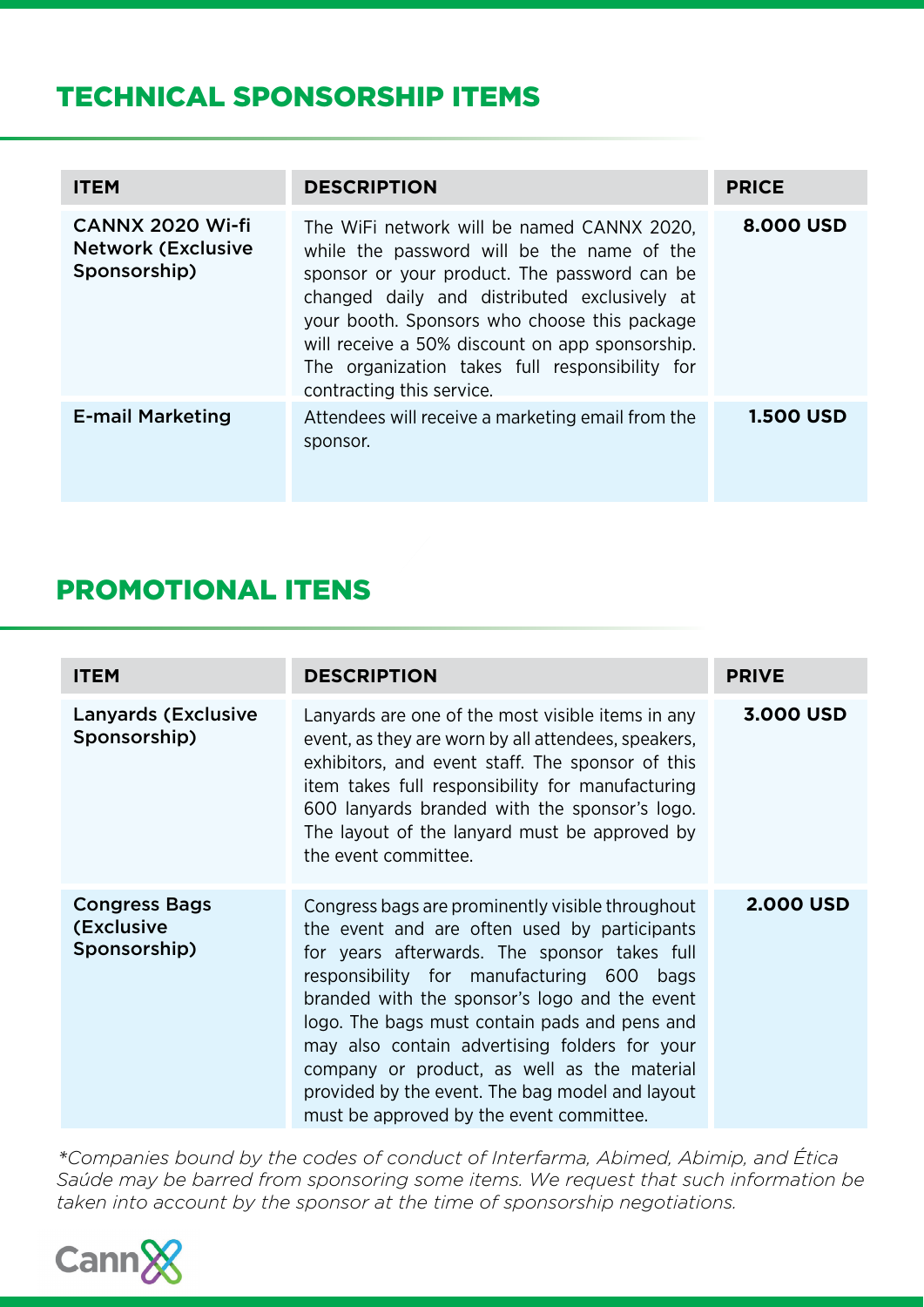# ADVERTISING SPONSORSHIP ITEMS

| <b>ITEM</b>                                                           | <b>DESCRIPTION</b>                                                                                                                                                              | <b>PRIE</b>                    |
|-----------------------------------------------------------------------|---------------------------------------------------------------------------------------------------------------------------------------------------------------------------------|--------------------------------|
| <b>Branded Content in</b><br><b>Congress Bag</b>                      | A previsão é que sejam montadas 600 pastas<br>para o evento. O folder não poderá ter mais de 05<br>folhas e ultrapassar o tamanho de uma folha A4.                              | <b>1.500 USD</b>               |
| Advertisement in<br><b>Scientific Program</b><br>(4 quotas available) | A half-page or internal full-page advertisement<br>of your company or product will be placed in the<br>scientific program, which will be distributed to all<br>event attendees. | 1 Page<br><b>2.000 USD</b>     |
|                                                                       |                                                                                                                                                                                 | $1/2$ Page<br><b>1.500 USD</b> |

### ADDITIONAL OPPORTUNITIES

| <b>ITEM</b>                                                              | <b>DESCRIPTION</b>                                                                                                                                                                                                                                                                                                                                                                                                                                       | <b>PRICE</b>     |
|--------------------------------------------------------------------------|----------------------------------------------------------------------------------------------------------------------------------------------------------------------------------------------------------------------------------------------------------------------------------------------------------------------------------------------------------------------------------------------------------------------------------------------------------|------------------|
| <b>Branded Seating</b><br>Cubes (4 quotas<br>available, 5 cubes<br>each) | Seating cubes allow attendees to sit and rest during<br>the event. Cubes will be placed in the aisles near<br>the event rooms. The sponsor will be responsible<br>for manufacturing the cubes and branding them<br>with the sponsor's logo or message. This will help<br>attendees create a positive association between<br>the sponsor's brand and their own comfort.<br>The cubes must be manufactured in standard<br>dimensions (50cm x 50cm x 50cm). | <b>1.000 USD</b> |
| <b>Water Coolers</b><br>(Exclusive<br>Sponsorship)                       | Water coolers will be made available to attendees<br>at all areas of the event venue. The sponsor of this<br>item will have their company logo, or a message<br>placed on each of the water coolers. The sponsor<br>can also provide branded water cups.                                                                                                                                                                                                 | <b>1.000 USD</b> |